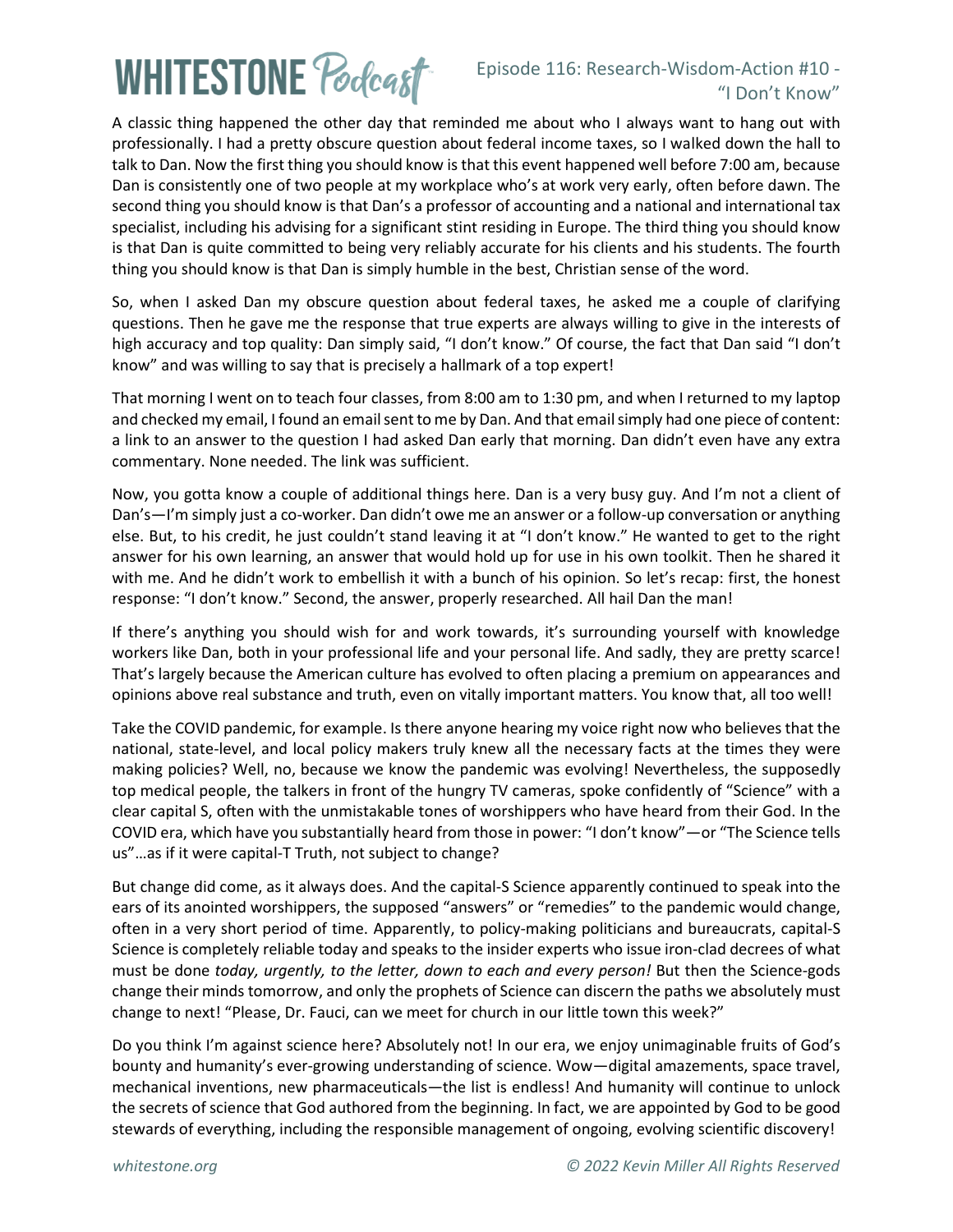# **WHITESTONE Poclcast**

#### Episode 116: Research-Wisdom-Action #10 - "I Don't Know"

So what we're talking about today is what the posture of truly-responsible experts should be—those humble actions to be taken prudently on what is actually known, those careful communications to clients or consumers or constituents about what is truly known. That's right, real experts unswervingly avoid overreach for the sake of appearing more like end-all experts or forthe sake of gaining and keeping power.

All this brings remembrance of the established church centuries ago, where access to unapproved translations of the Bible was forbidden. Names of banned translators like John Wycliffe and William Tyndale come to mind. See, church authorities were against ordinary Christians reading translations into commonly-used languages—they wanted to control what "God would tell us." And along these same lines of control, as students of history, we're well aware of conflicts between Galileo and the Roman Church.

Interestingly, all this is really *not* about science or about God or about Science vs. God. Ultimately, there's no conflict between God and science because God created it all! What it was about in Galileo's time and what it's *essentially* about in our time too, is this: *the power of people over other people*. Of course, legitimate truth and doctrine and policy are very worthy of close attention and advocacy. But all too often in history, the stripping away of layers reveals it's really about power over others—getting it…keeping it!

The problem for the people with power over COVID policy is that, in the modern era, *you can't easily keep people in the dark simply as an exercise of your will*. Having a spokesman for a government say "Science tells us" is in the same boat as a pastor of any given church saying "God tells us"—because listeners have stronger resources and greater authority to refer to than just the voice of a spokesperson. And rightly so!

But that doesn't mean that everybody is an expert—people can't possibly be an expert in everything! It does mean that people have the right to be wrong. And there's the rub for many focused on COVID issues: they worry about the community problems that arise if everybody doesn't wear a mask or get vaccinated according to what "Science tells us." What they seem to be less focused on are the community problems that arise and fester because of some policymakers condescendingly forcing their ever-changing version of Science on others via government requirements—you know, like people being forbidden to visit dying family members in medical or living facilities "due to COVID." Did Science really tell us that?

Suppose that the key officeholders and appointed bureaucrats handling COVID policy had actually said something like this. "It's too early for us to know exactly the magnitude of what's unfolding and what to exactly expect. We simply don't know enough, and well-qualified medical experts can and do legitimately disagree. We see this manifested by how different localities listening to different experts have addressed these issues differently. But we do believe this pandemic is dangerous and deserves the close attention and prudent action of every local policymaker and of every citizen who respects their neighbors while cherishing their personal freedoms to make choices affecting their lives. But because we live in a republic, this process will likely be very messy and contentious."

Would that fix the issue? Of course not! But humanity and governments are not in charge of fixing pandemics, only responding to them in balance with other priorities. Still, a posture of humility—one that includes accurate answers of "I don't know"—would go a long way towards letting families and communities work out their differences without governments reducing basic freedoms. Government cannot create virtue; it can only try to create an uncertain measure of safety. Of course, such governmentvirtue-installing extends well beyond COVID, including by activist Christians of every political stripe. Yes, it's a well-worn practice for governments to force citizens into coerced behaviors. But the truth is, *people actually own their own virtues*—we know this because Jesus Himself will hold every person accountable.

Here's the deal. There's a lot of wisdom and humility and power and winsomeness that's manifested by simply saying "I don't know." It's actually how people become true experts, by not overreaching into areas they don't really have the answers to. That's just basic integrity. We should all strive to be like Dan and say "I don't know" when we don't know, and in so doing, build our record as humble truth-tellers.